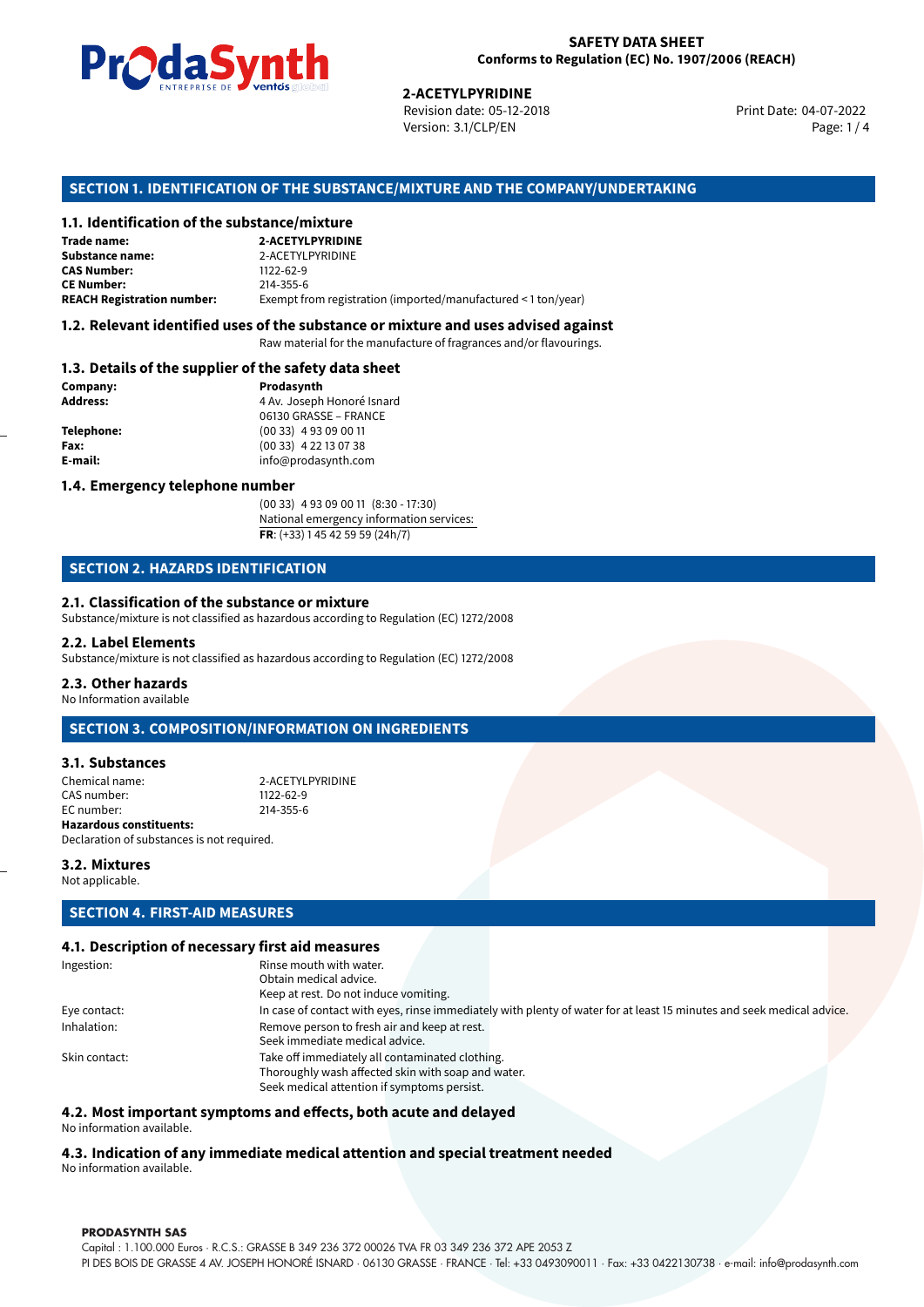

# **2-ACETYLPYRIDINE**<br>
Revision date: 05-12-2018<br> **Print Date: 04-07-2022**

Revision date: 05-12-2018 Version: 3.1/CLP/EN Page: 2 / 4

# **SECTION 5. FIRE-FIGHTING MEASURES**

# **5.1. Extinguishing Media**

Water spray, carbon dioxide, dry chemical powder or appropriate foam. For safety reasons do not use full water jet.

### **5.2. Special hazards arising from the substance or mixture**

Known or Anticipated Hazardous Products of Combustion: Emits toxic fumes under fire conditions.

### **5.3. Advice for firefighters**

High temperatures can lead to high pressures inside closed containers. Avoid inhalation of vapors that are created. Use appropriate respiratory protection. Do not allow spillage of fire to be poured into drains or watercourses. Wear self-contained breathing apparatus and protective clothing.

# **SECTION 6. ACCIDENTAL RELEASE MEASURES**

### **6.1. Personal precautions, protective equipment and emergency procedures**

Evacuate surronding areas. Ensure adequate ventilation. Keep unnecessary and unprotected personnel from entering. Do not breathe vapor/spray. Avoid contact with skin and eyes. Information regarding personal protective measures: see section 8.

### **6.2. Environmental precautions**

To avoid possible contamination of the environment, do not discharge into any drains, surface waters or groundwaters.

### **6.3. Methods and materials for containment and cleaning up**

Cover with an inert, inorganic, non-combustible absorbent material (e.g. dry-lime, sand, soda ash). Place in covered containers using non-sparking tools and transport outdoors. Avoid open flames or sources of ignition (e.g. pilot lights on gas hot water heater). Ventilate area and wash spill site after material pickup is complete.

### **6.4. Reference to other sections**

Information regarding exposure controls, personal protection and disposal considerations can be found in sections 8 and 13.

# **SECTION 7. HANDLING AND STORAGE**

### **7.1. Precautions for safe handling**

Do not store or handle this material near food or drinking water. Do not smoke. Avoid contact with the eyes, skin and clothing. Wear protective clothing and use glasses. Observe the rules of safety and hygiene at work. Keep in the original container or an alternative made from a compatible material.

# **7.2. Conditions for safe storage, including any incompatibilities**

Store in tightly closed and preferably full containers in a cool, dry and ventilated area, protected from light. Keep away from sources of ignition (e.g. hot surfaces, sparks, flame and static discharges). Keep away from incompatible materials (see section 10).

### **7.3. Specific end use(s)**

No information available.

# **SECTION 8. EXPOSURE CONTROLS AND PERSONAL PROTECTION**

### **8.1. Control parameters**

Components with occupational exposure limits: None known.

# **8.2. Exposure controls**

| Appropriate engineering controls: | Measures should be taken to prevent materials from being splashed into the body.                                                            |  |  |
|-----------------------------------|---------------------------------------------------------------------------------------------------------------------------------------------|--|--|
|                                   | Provide adequate ventilation, according to the conditions of use. Use a mechanical exhaust if required.                                     |  |  |
| Eye/Face protection:              | Chemical safety goggles are recommended. Wash contaminated goggles before reuse.                                                            |  |  |
| Hand Protection:                  | Chemical-resistant gloves are recommended. Wash contaminated gloves before reuse.                                                           |  |  |
| Body protection:                  | Personal protective equipment for the body should be selected based on the task being performed and the risks                               |  |  |
|                                   | involved.                                                                                                                                   |  |  |
| <b>Respiratory Protection:</b>    | In case of insufficient ventilation, use suitable respiratory equipment.                                                                    |  |  |
| Environmental exposure controls:  | Emissions from ventilation or process equipment should be checked to ensure they comply with environmental<br>protection legislation.       |  |  |
|                                   | In some cases, filters or engineering modifications to the process equipment will be necessary to reduce emissions to<br>acceptable levels. |  |  |

### **PRODASYNTH SAS**

Capital : 1.100.000 Euros · R.C.S.: GRASSE B 349 236 372 00026 TVA FR 03 349 236 372 APE 2053 Z PI DES BOIS DE GRASSE 4 AV. JOSEPH HONORÉ ISNARD · 06130 GRASSE · FRANCE · Tel: +33 0493090011 · Fax: +33 0422130738 · e-mail: info@prodasynth.com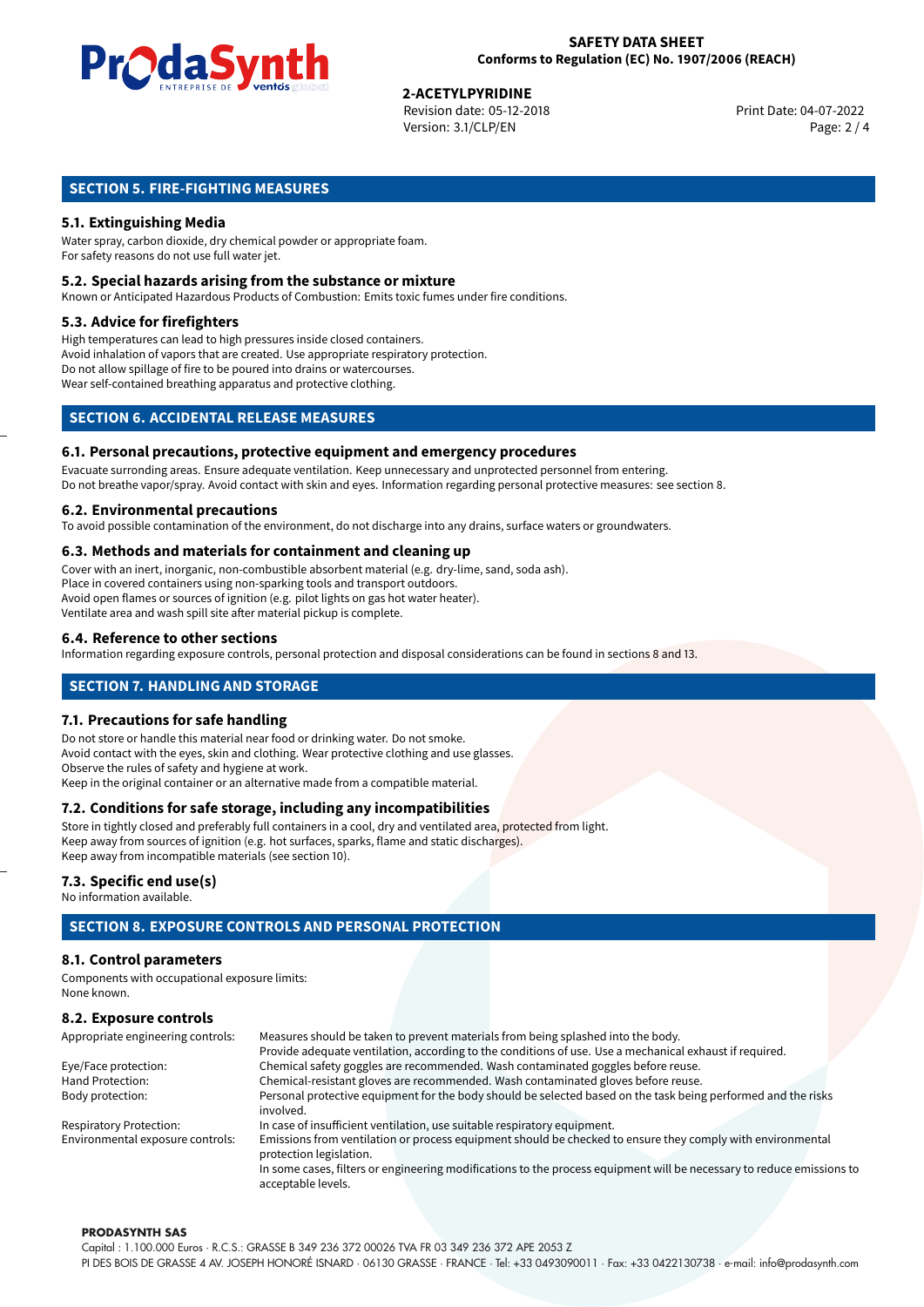

### **SAFETY DATA SHEET Conforms to Regulation (EC) No. 1907/2006 (REACH)**

# **2-ACETYLPYRIDINE**<br>
Revision date: 05-12-2018<br> **Print Date: 04-07-2022**

Revision date: 05-12-2018 Version: 3.1/CLP/EN Page: 3 / 4

# **SECTION 9. PHYSICAL AND CHEMICAL PROPERTIES**

### **9.1. Information on basic physical and chemical properties**

Appearance: Liquid Colour: Conforms to standard Odour: Conforms to standard Odour theshold: Not determined pH: Not determined Melting point/freezing point: Not determined Boling point/boiling range: CA. 188 - 193°C Flash point: 73 °C Evaporation rate: Not determined Flammability: Not determined Lower flammability/Explosive limit: Not determined Upper flammability/Explosive limit: Not determined Vapour pressure: Vapour pressure: Not determined Vapour Density: Not determined Density: 1,075−1,085 g/mL (20°C)<br>Relative density: 1,075−1,085 (20°C) Relative density: 1,075−1,085 (20°C)<br>Water solubility: 1,075−1,085 (20°C) Solubility in other solvents: SOLUBLE IN ETHANOL Partition coefficient n-octanol/water: Not determined Auto-ignition temperature: Not determined Decomposition temperature: Not determined Viscosity, dynamic:  $\blacksquare$ Viscosity, kinematic: Not determined Explosive properties: Not determined Oxidising properties: Not determined

**INSOLUBLE IN WATER** 

### **9.2. Additional information**

No information available.

# **SECTION 10. STABILITY AND REACTIVITY**

### **10.1. Reactivity**

No hazardous reactions if stored and handled as prescribed/indicated.

### **10.2. Chemical stability**

The product is stable if stored and handled as prescribed/indicated.

### **10.3. Possibility of hazardous reactions**

No hazardous reactions if stored and handled as prescribed/indicated.

### **10.4. Conditions to Avoid**

Conditions to Avoid: Excessive heat, flame or other ignition sources.

### **10.5. Incompatible materials**

Avoid contact with strong acids and bases and oxidizing agents.

### **10.6. Hazardous decomposition products**

During combustion may form carbon monoxide and unidentified organic compounds.

### **SECTION 11. TOXICOLOGICAL INFORMATION**

### **11.1. Information on toxicological effects**

| <b>Acute toxicity</b>                    | Based on the data available, the criteria for classification are not met. |
|------------------------------------------|---------------------------------------------------------------------------|
| <b>Skin corrosion/irritation</b>         | Based on the data available, the criteria for classification are not met. |
| Serious eye damage/irritation            | Based on the data available, the criteria for classification are not met. |
| <b>Respiratory or skin sensitisation</b> | Based on the data available, the criteria for classification are not met. |
| <b>Germ cell mutagenicity</b>            | Based on the data available, the criteria for classification are not met. |
| Carcinogenicity                          | Based on the data available, the criteria for classification are not met. |
| <b>Reproductive toxicity</b>             | Based on the data available, the criteria for classification are not met. |
| <b>STOT-single exposure</b>              | Based on the data available, the criteria for classification are not met. |
| <b>STOT-repeated exposure</b>            | Based on the data available, the criteria for classification are not met. |

### **PRODASYNTH SAS**

Capital : 1.100.000 Euros · R.C.S.: GRASSE B 349 236 372 00026 TVA FR 03 349 236 372 APE 2053 Z

PI DES BOIS DE GRASSE 4 AV. JOSEPH HONORÉ ISNARD · 06130 GRASSE · FRANCE · Tel: +33 0493090011 · Fax: +33 0422130738 · e-mail: info@prodasynth.com